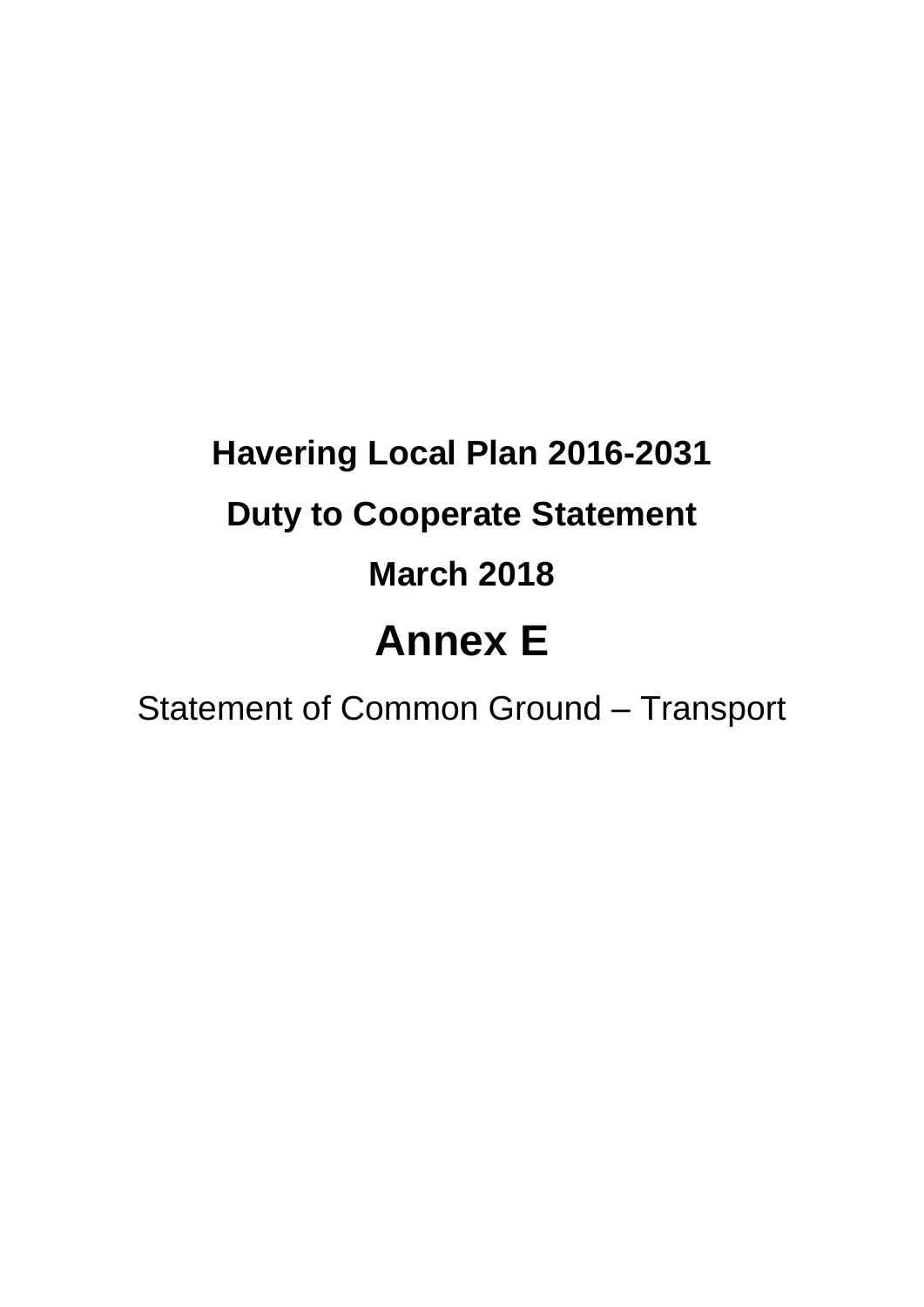**Statement of Common Ground (SoCG) between the London Borough of Havering, Essex County Council, Brentwood Borough Council, Basildon Borough Council, Thurrock Council, Castle Point Borough Council, Rochford District Council, Southend on Sea Borough Council and Highways England.**

**Subject: Strategic Transport Issues** 

**September 2017**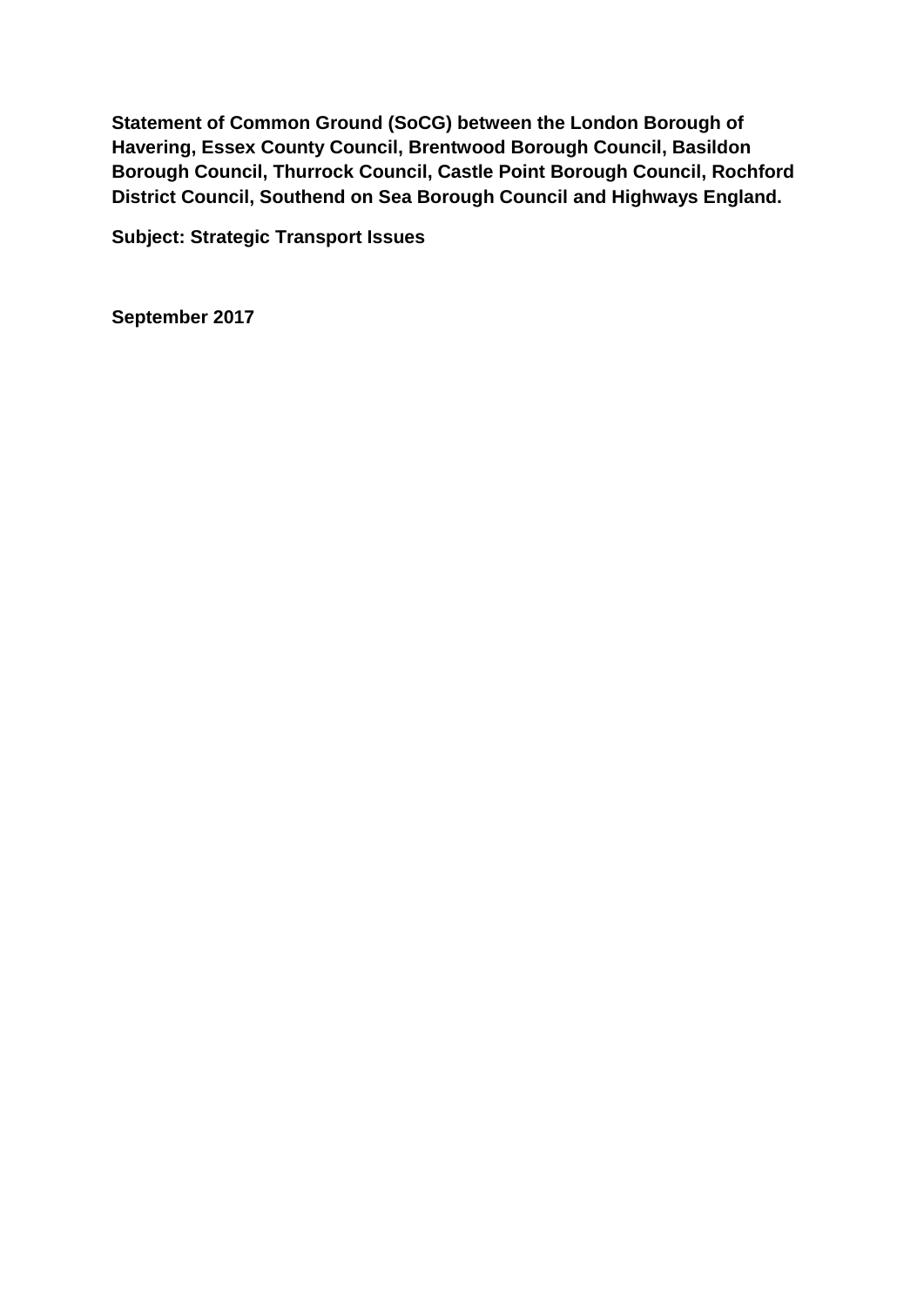#### **Introduction**

This Statement of Common Ground (SoCG) has been prepared jointly between the London Borough of Havering, Essex County Council, Brentwood Borough Council, Basildon Borough Council, Thurrock Council, Castle Point Borough Council, Rochford District Council, Southend on Sea Borough Council and Highways England. The purpose of this SoCG is to inform the Planning Inspectors and other parties of the agreed way forward on any issues that remain outstanding at the point of Local Plan submission. This SoCG focusses on the impact cross-boundary growth will have on strategic routes including the A127 and details how the participating authorities will work collaboratively to address the identified issues.

### **Background**

As part of a Local Authority's responsibilities under the statutory Duty to Cooperate (DtC), London Borough of Havering, Basildon Borough Council, Brentwood Borough Council, and Thurrock Council, (local plan areas) as well as Essex County Council, Highways England (HE) and Transport for London (TfL) have held a series of discussions concerning strategic cross boundary matters in the preparation of the respective local plans.

The discussions have come in the form of face to face meetings and workshops held at respective Local Authority Offices, as well as written correspondence.

These meetings have been held to ensure that neighbouring authorities are properly consulted and have been kept fully informed with how each authority Local Plan has, and is, progressed. All authorities have found these discussions valuable and productive and there is a welcome and ongoing commitment to continue this dialogue throughout the Local Plan preparation process to assist in the delivery of each of the local plans.

#### Strategic Cross Boundary Matters

This engagement has identified a key cross boundary issue relevant to each authority's respective Local Plan. Specifically the significant housing and wider development pressures that both east London Boroughs and District and Unitary authorities in Essex are facing over the next 20 years and the impact such growth pressures will have on the strategic Highway and Transport Networks and the associated transport implications resulting from this.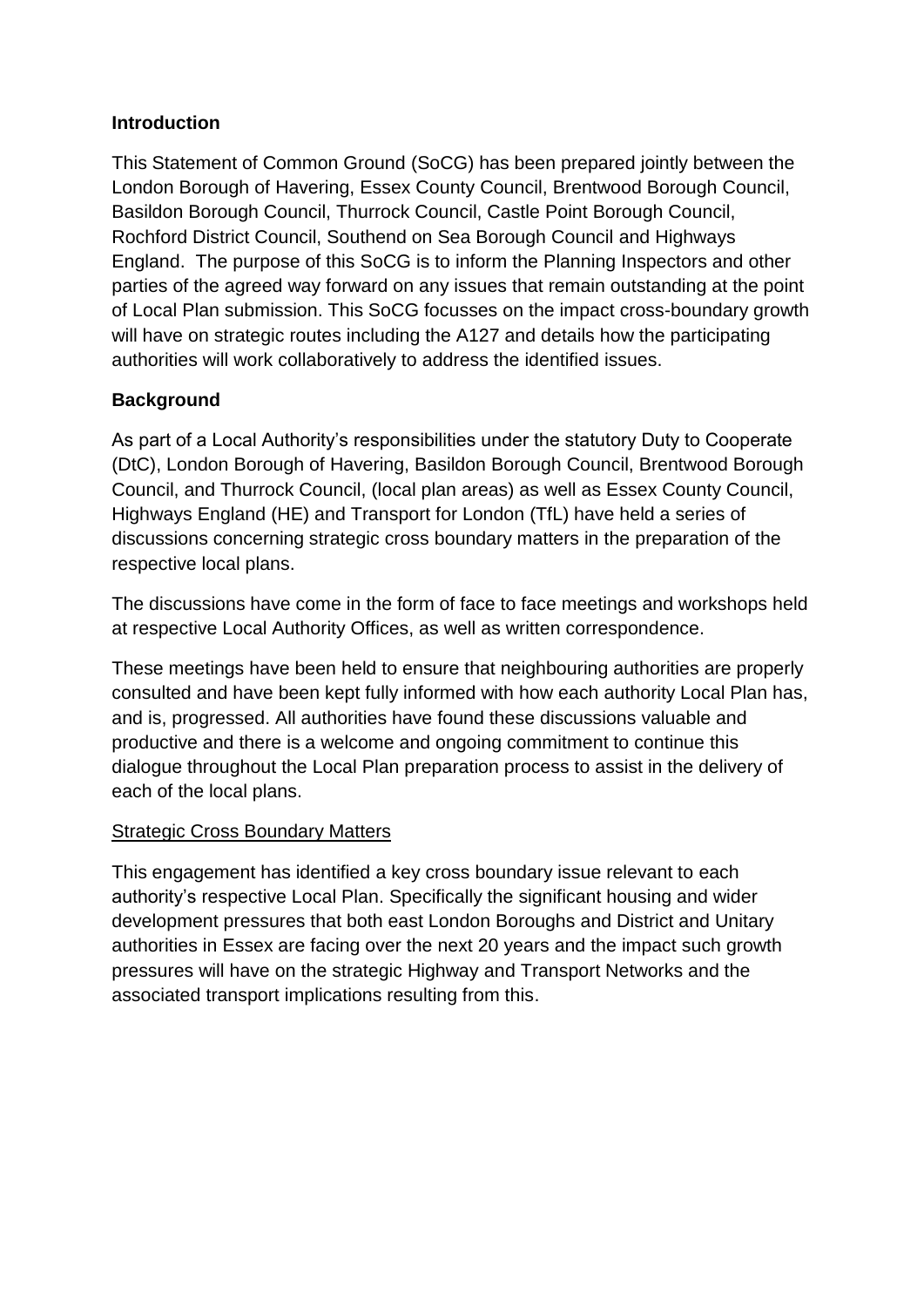Discussions on these matters have taken place on the following dates:

| <b>Date</b>                   | <b>Attendees</b>                                                                                                                                                                                                                                                                                 | <b>Topics discussed</b>                                                                                                                                                                                                                                                                        |
|-------------------------------|--------------------------------------------------------------------------------------------------------------------------------------------------------------------------------------------------------------------------------------------------------------------------------------------------|------------------------------------------------------------------------------------------------------------------------------------------------------------------------------------------------------------------------------------------------------------------------------------------------|
| 19 <sup>th</sup> January 2017 | <b>Essex County Council, London</b><br>Borough of Havering,<br>Highways England, Transport<br>for London                                                                                                                                                                                         | <b>Update on Havering Local</b><br>Plan, Havering Transport<br>evidence base and discussion<br>on Essex County Councils<br>highway comments                                                                                                                                                    |
| $22nd$ March 2017             | <b>Essex County Council, London</b><br>Borough of Havering, Basildon<br>Borough Council, Brentwood<br>Borough Council, Thurrock<br>Council (Highways England<br>invited but unable to attend).                                                                                                   | Update on respective Local<br>Plan progress, discussion<br>around collaborative working<br>to address outstanding<br>strategic transport matters<br>and drafting Statement of<br><b>Common Ground</b>                                                                                          |
| 27 <sup>th</sup> April 2017   | <b>Essex County Council, London</b><br>Borough of Havering, Basildon<br>Borough Council, Brentwood<br>Borough Council, Rochford<br>District Council, Thurrock<br>Council (Highways England,<br><b>Castle Point Council, Southend</b><br>on Sea Borough Council<br>invited but unable to attend). | To discuss wider A127<br><b>Corridor from Gallows Corner</b><br>to Southend. TfL presented<br>High Level Outcome Study on<br>Gallows Corner to Jct 29,<br><b>Essex County Council</b><br>presented work carried out on<br><b>A127 Options Assessment</b><br>and funded schemes in<br>progress. |

#### Local Plan - Growth Requirements

The Growth requirements for the Local Plans concerned comprise:

• The London Plan:

For London Boroughs including Havering, housing growth requirements are set by the Mayor (via the London Plan) and are also informed by an up to date Outer North East London Strategic Housing Market Assessment (SHMA) covering the period 2011 to 2033.

• South Essex SHMA:

For Southend and Thurrock Unitary Councils and Basildon BC, Castle Point BC and Rochford DCs, future housing requirements have been identified within the South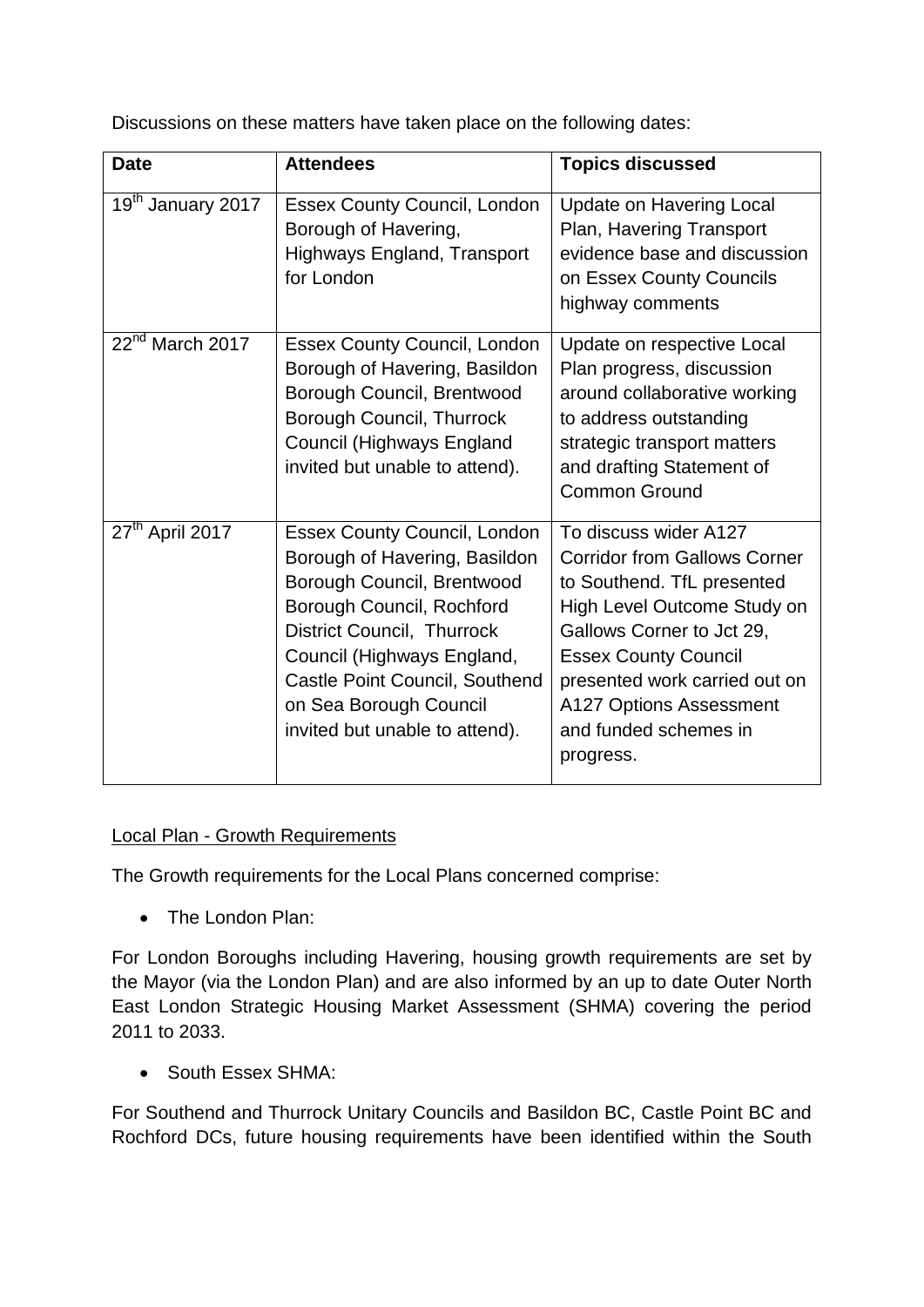Essex SHMA (May 2016 and June 2017 Addendum) covering the period 2014 – 2037.

• Brentwood BC:

Housing requirements for Brentwood BC have been identified within the Brentwood SHMAA (2014) covering the period 2013- 2033.

#### Highway and Transportation Matters

Responsibility for the planning, operation and maintenance of the highway network across the Havering/Essex/Thurrock and Southend region is complex, with different organisations acting as the Highway Authority for different sections of the network. Within Havering, Transport for London (TfL) are responsible for the operation and maintenance of the major arterial roads (A12, A13 and A127), whilst LB Havering are responsible for its Strategic Road Network (the other A roads in the borough that are not the Transport for London Road Network (TLRN) and minor roads.

Responsibility for the highway network within Greater Essex is split between Essex County Council (in the two tier areas of Basildon BC, Brentwood BC, Castle Point BC and Rochford DC) and the Unitary Authorities of Thurrock and Southend Councils for their respective areas. Highways England (HE) has responsibility for a small section of the A13, the A12 and the M25. The M25 is operated under a Design Build Finance and Operate contract (DBFO) by Connectplus.

During Local Authority discussions, particular concern has focussed on the impact that cross-boundary growth will have on strategic routes including the A127, a strategic corridor between Gallows Corner in LB Havering and extending out east to Southend going through the districts of Brentwood BC, Basildon BC, Castle Point BC, Rochford DC and the Unitary Authority of Southend. The A127 Corridor is governed by three Highway Authorities (TfL, Essex CC and Southend on Sea BC). Similar concerns have been raised regarding the A13, which similarly crosses a number of local authorities and highway authorities including TfL, London Borough of Barking and Dagenham, Thurrock Council, Basildon Council, Castle Point Council and Southend Council.

It has also been discussed that the A127 spans two Local Enterprise Partnership (LEP) areas; London Economic Action Partnership and South East LEP. This is regarded by all Boroughs and Essex CC as an issue that will benefit from better cooperation as strategic highway funding available from the LEP budgets needs to be coordinated to ensure it has better potential to improve the capacity of the entire route.

The current A127 Route Management Strategy the ["A127-Corridor-for-Growth-An](http://www.essexhighways.org/uploads/Nevendon-A127-Corridor-for-Growth-Paper.pdf)  [Economic Plan March 2014"](http://www.essexhighways.org/uploads/Nevendon-A127-Corridor-for-Growth-Paper.pdf) jointly prepared by Essex CC and Southend on Sea BC Highways Authorities is being "refreshed" with an Issues and Options assessment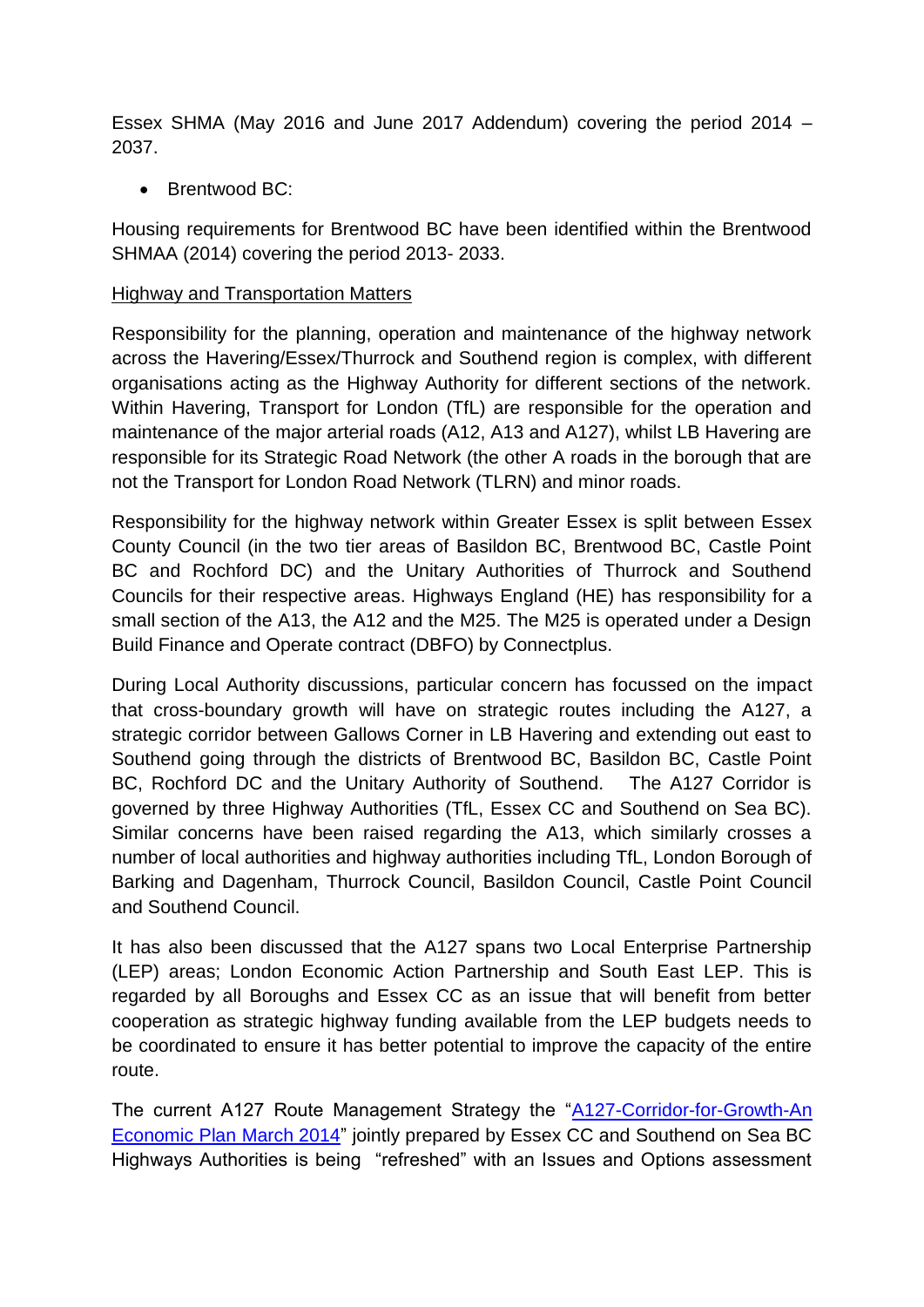report. In the longer term it is intended to extend the reports to include Gallows Corner and LB of Havering.

This issue has been discussed extensively and positively between the Local Authorities through the DtC process.

Each Local Authority recognises that despite the preparation of their respective planning strategies there is a level of uncertainty of the impact that planned growth within each Local Authority boundary will have on local transport infrastructure and that it is not feasible to simply measure the transport impact resulting from growth from one individual Local Authority.

Each local authority in this dialogue also acknowledges that the issues around catering for growth and the impact this has on strategic transport infrastructure such as key arterial roads are sub-regional issues. Local Authorities also recognise that understanding the impact and addressing it can only be done effectively at a subregional level. Addressing these concerns will require collaboration with a number of different authorities and organisations.

#### **Agreed areas for Collaborative Working between the Local Authorities**

Following earlier meetings and discussions a *"Local Plan Issues – Way Forward*" meeting was held on Wednesday  $22<sup>nd</sup>$  March 2017. This was attended by representatives from LB Havering, Thurrock Council, Essex CC, Basildon BC, Brentwood BC as well as TfL and the Greater London Authority (GLA).

At this meeting all Local Authorities in attendance made clear the importance of reaching a consensus on how outstanding concerns around the impact growth would have on the highway network would be dealt with going forward. It was also recognised that each Local Authority has their own timescales for delivering their Local Plans which need to be supported.

It was agreed that relevant Local Authorities would continue to work together alongside the process of progressing and delivering their Local Plans to satisfy concerns raised on the impact growth will have on the transport network and that going forward such discussions must be held at a sub-regional level.

Relevant authorities have agreed to work together on a number of strategic transport issues. This includes:

 A127 Corridor between Gallows Corner and Southend – What impact will respective Local Plan growth have on this key corridor and what measures can be put in place to accommodate it? Local Authorities held an *A127 Growth Corridor Liaison Meeting* on 27<sup>th</sup> April to share what work has already been done to date looking at the impact growth will have on different sections of the A127 and further meetings will be held between Local Authorities. This was attended by TfL, LB Havering, Brentwood BC, Basildon BC, Essex CC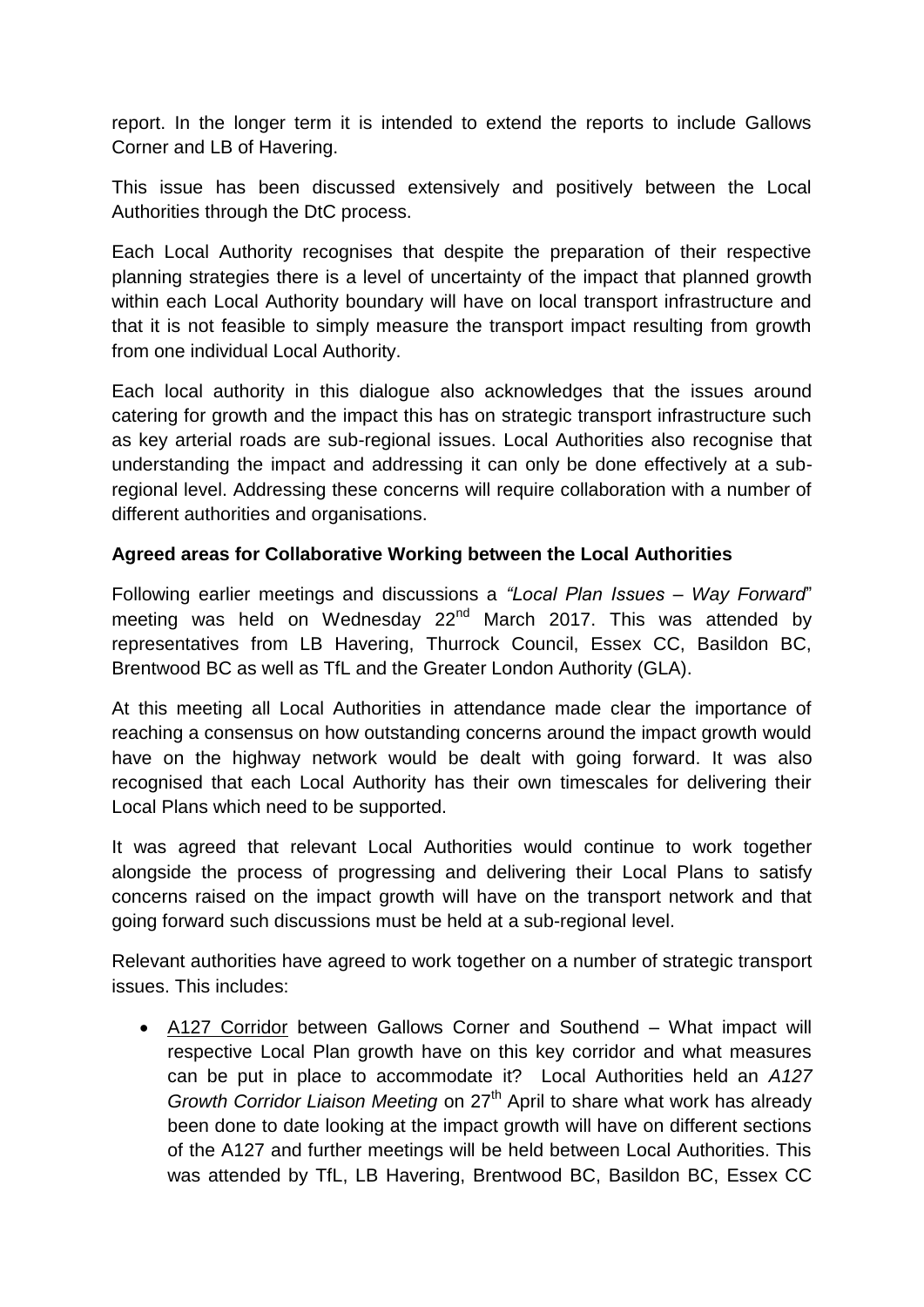and Rochford DC, and the following authorities were invited, but were unable to attend Castle Point BC, Southend on Sea BC and Thurrock Council. The authorities want to work together to potentially create a Promotion document which can be used to raise the profile of the A127 corridor and to support bids for funding to deliver improvement schemes along this key route, which spans two LEP areas.

- Lower Thames Crossing The government have recently announced their preferred option for a Lower Thames Crossing which involves an additional tunnel crossing (east of Tilbury and Gravesend) and would join the M25 motorway at a new junction between junctions 29 and 30 of M25 (A127 and A13 respectively). The full transport implications of the Lower Thames crossing are at this stage unclear with Highways England now embarking on further assessment work on the preferred option. Relevant Local Authorities will continue to work with Highways England through Stakeholder Advisory Panel Meetings. This will also be a standing item for discussion at future cross-borough liaison meetings and will need to be taken into account when looking at the impact of growth on the highway network.
- Communicating Works The need for better communication around works taking place on the carriageway close to borough boundaries. This issue was discussed at the *A127 Growth Corridor Liaison Meeting* held on 27th April attended by TfL, LB of Havering, Brentwood BC, Basildon BC, Essex CC (including representatives from the EssexHighways NRSWA permit team) and Rochford DC. The Highway Authorities agreed at this meeting going forward that where cross- boundary works were going to take place, this information would be communicated to the relevant neighbouring highway authorities and disseminated to neighbouring districts too, if needed.
- Improvements to Junction 28 of M25 Highways England are proposing capacity improvements to junction 28 of the M25 both to increase capacity and improve safety. An initial consultation has been carried out and a Preferred Route Announcement was published by Highways England on 22<sup>nd</sup> August 2017. Relevant Local Authorities continue to liaise with Highways England on the proposals and the issue has been discussed between boroughs at Duty to Cooperate meetings.
- Improvements to Junction 29 of M25 Junction 29 of the M25 acts as a gateway both into London (and specifically Havering) and further east towards Southend along the A127. The junction itself straddles several Highways and Local Authorities including Transport for London, Essex County Council and Havering and Brentwood Councils'. It is recognised as a key strategic junction and given the level of expected growth in the area will continue to be discussed as a cross-boundary issue at future inter boroughs meetings.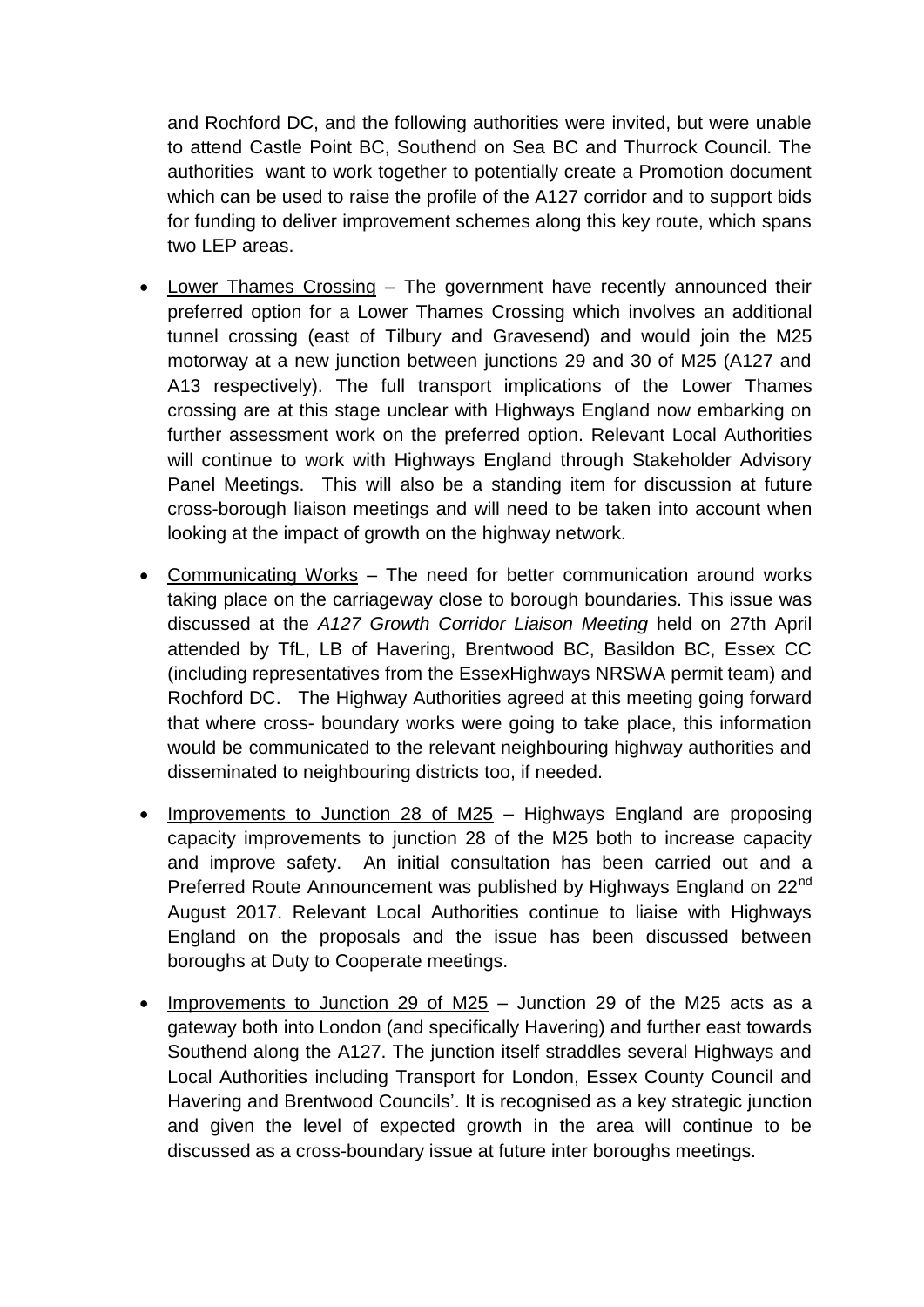- Transport Evidence supporting Local Plans Each Local Authority is developing its own transport evidence base to support their Local Plan. Such evidence will be shared and discussed between Local Authorities as part of Duty to Cooperate obligations and ongoing dialogue alongside the Local Plan process.
- Public transport links and capacity improvements It has been recognised during Duty to Cooperate discussions to date that improving alternative options to the car will be important in accommodating growth expected over the lifetime of the Local Plan. Whilst the responsibility for improving rail capacity falls with Network Rail and Train Operating Companies ( via Government franchise specifications) local authorities will work together to lobby for improvements.

#### **Conclusions**

Given the above position, London Borough of Havering, Essex County Council, Brentwood Borough Council, Basildon Borough Council, Castle Point Borough Council, Rochford District Council, the unitary authorities of Southend on Sea Borough Council and Thurrock Council, and Highways England agree that in respect to each authority's emerging Local Plans and the specific cross boundary matter of Strategic Transport, compliance with the obligations under Duty to Cooperate have been met satisfactorily.

All Local Authorities acknowledge that the Duty to Cooperate is not just a mechanism for cross-borough engagement during a Local Plan process. It is an ongoing activity that will continue beyond individual boroughs submissions, and eventual adoption of a Local Plan. All parties remain committed to continue to work together outside of the Local Plan process on these important strategic matters.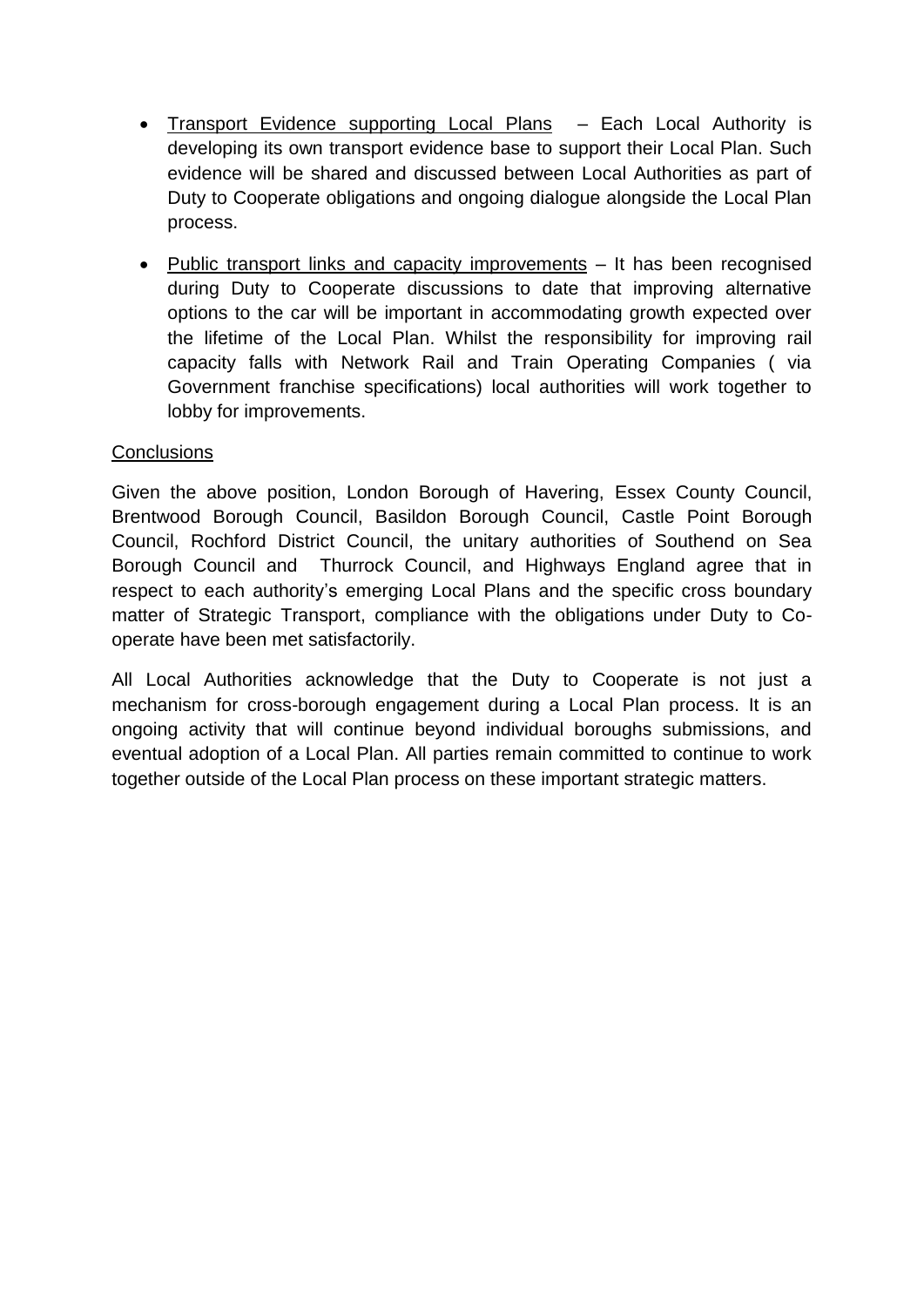| Signed on behalf of the London Borough of Havering |           |          |  |
|----------------------------------------------------|-----------|----------|--|
| Name & position                                    | Signature | Date     |  |
| Steve Moore - Director of<br><b>Neighbourhoods</b> |           | 15/11/17 |  |

## Signed on behalf of the Essex County Council Name & position Signature Date **Andrew Cook**  $27^{\text{th}}$  September 2017 Director for Highways &<br>Transportation

| Signed on behalf of Basildon Borough Council                                           |           |            |
|----------------------------------------------------------------------------------------|-----------|------------|
| Name & position                                                                        | Signature | Date       |
| Matthew Winslow, Service<br><b>Manager Strategic</b><br>Planning & Housing<br>Strategy |           | 28.09.2017 |

| Signed on behalf of Brentwood Borough Council                                                    |           |            |
|--------------------------------------------------------------------------------------------------|-----------|------------|
| Name & position                                                                                  | Signature | Date       |
| Phil Drane,<br><b>Planning Policy &amp;</b><br><b>Economic Development</b><br><b>Team Leader</b> |           | 29.09.2017 |

| Signed on behalf of the Thurrock Council  |           |           |
|-------------------------------------------|-----------|-----------|
|                                           |           |           |
| Name & position                           | Signature | Date      |
|                                           |           |           |
|                                           |           |           |
|                                           |           | 26.2.2018 |
|                                           |           |           |
| Assistant Drector, base Public Protection |           |           |
|                                           |           |           |
|                                           |           |           |